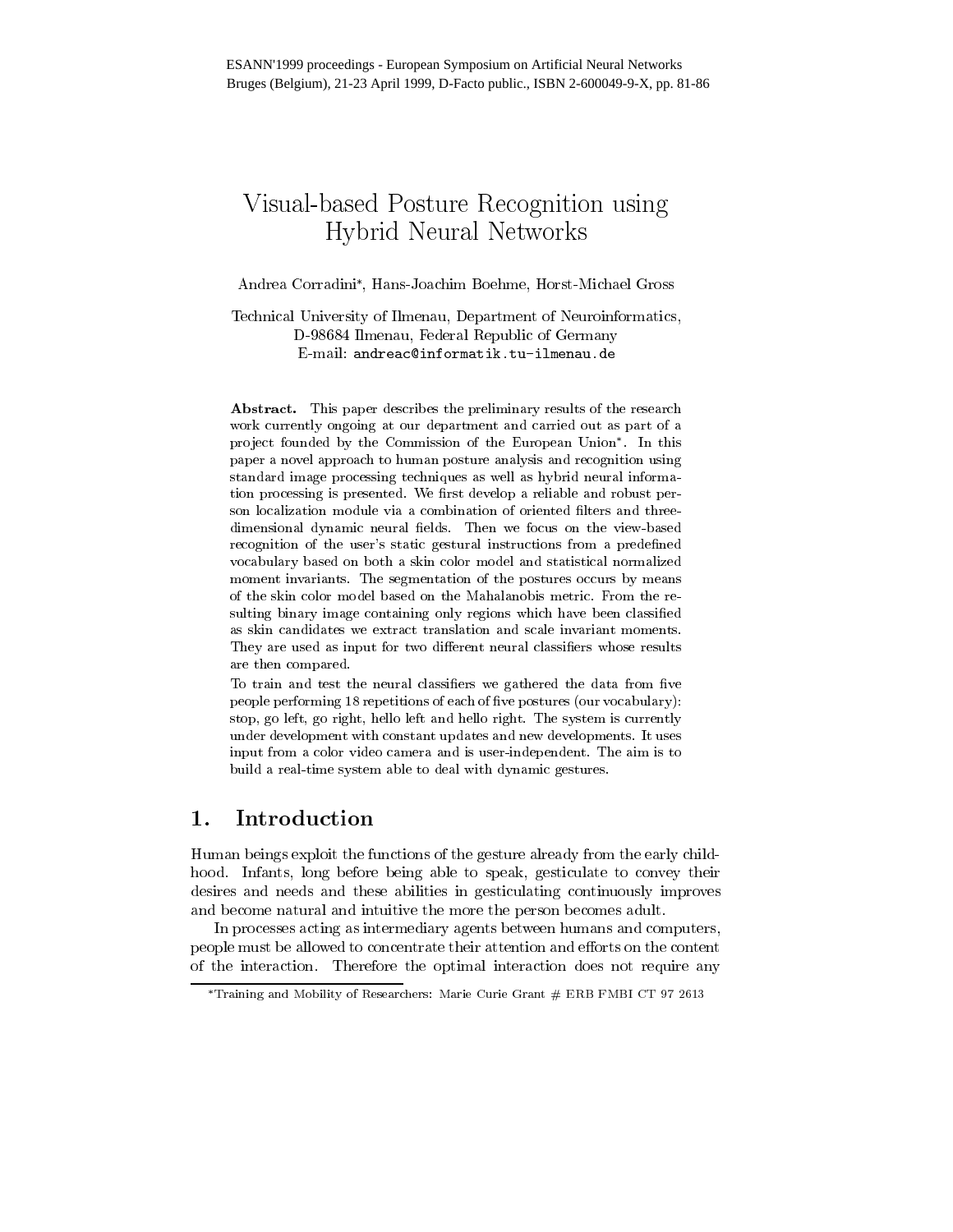remembrance and is similar to that they are familiar, thus the interaction with other people [4].

For this reason gestures with regard to Human-Computer-Interaction (HCI) purposes have became an intensive field of research. Although for many years the dominant input devices to capture gestural information have been intrusive dispositives like the keyboard, mouse or glove, the demand for more natural and body-centered applications increased the interest for non-intrusive camerabased input devices [7]. These methods are user-friendly and do not require the user to wear an additional instrument but suffer both the computational costs for real-time image processing and the difficulty of extracting information from 2D visual image. To sense gestures with a camera limits the user to face it and requires highly constrained environments. Tacking into account this fact we develop a robust saliency system for person localization integrating different visual cues. After the detection of a person aligned in front of the camera a gesture recognition process is to be carried out to capture the user's movements. We propose to combine skin color-based image segmentation with shape analysis by means of invariant moments as input vector to a hybrid unsupervised-supervised neural network. The results obtained using two different neural classier paradigms are presented.

### 2.Person Localization: <sup>a</sup> System Overview

In our system a good person localization task is essential for any further gesture recognition process.



Fig. 1 provides a coarse sketch of the saliency system for user localization. Multiresolution pyramids transform the input images into a multiscale representation. Two cue modules sensitive to *facial structure* and *structure of the* head-shoulder contour, respectively, operate at all levels of a grayscale pyramid. That cue module processing for *skin color* detection uses the original color im-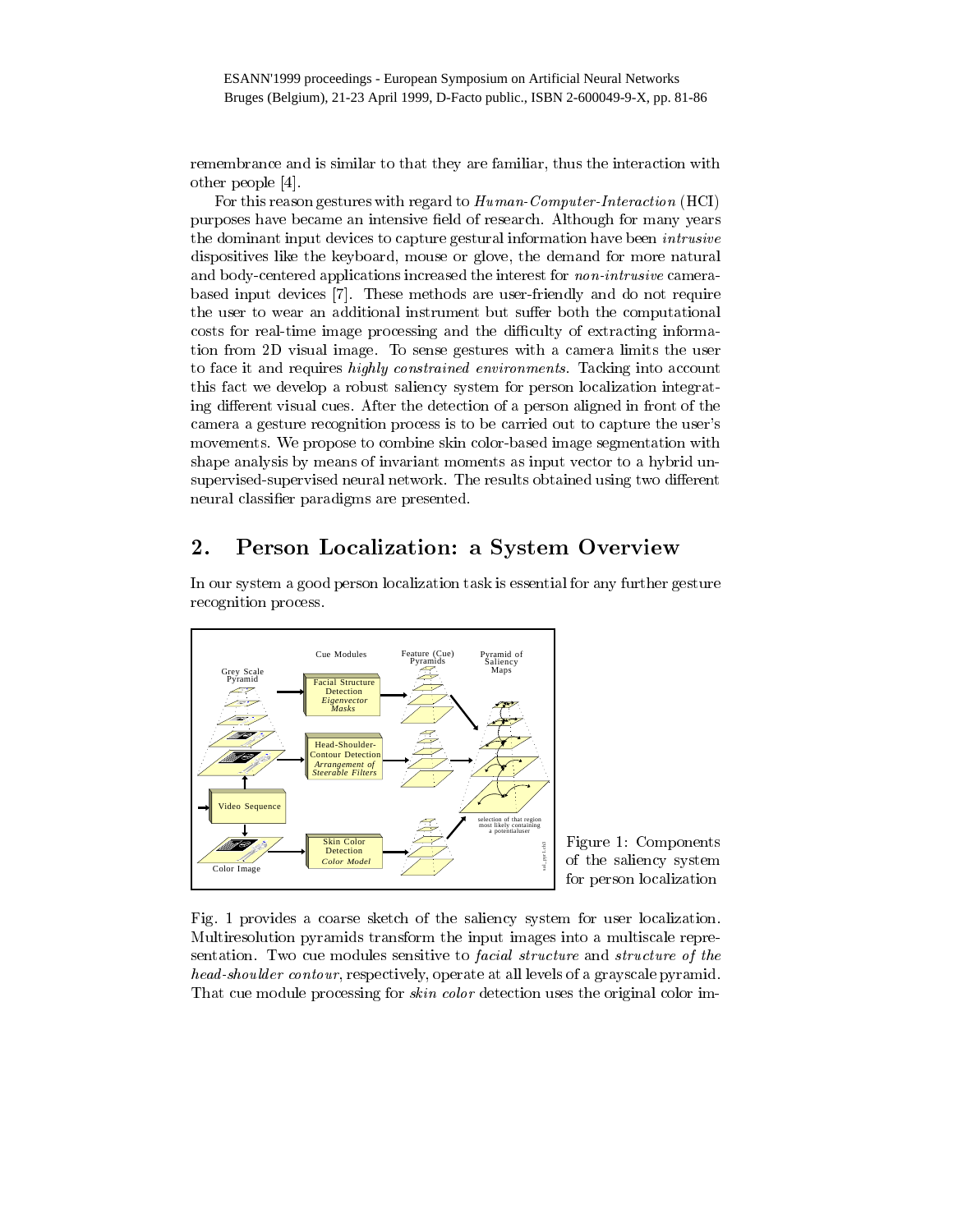age and bases on a statistical parametric color model. For the generation of the skin color model we segmented manually a set of images containing skin regions and then we modeled a probability density function given these handsegmented regions. Because after some experiments we noted that the color distribution of human skin can be good approximated by a Gaussian distribution, we use it as parametric model. The segmentation of the color module result is transformed into a pyramid representation, too, to obtain an uniform data structure for the different cues.

The utility of the different parallel processing cue modules is to make the saliency system robust and independent of the presence of one certain information source in the images. Hence, we can handle varying environmental circumstances much easier, which, for instance, make the skin color detection difficult or almost impossible.

The output of the cue modules serves as the input for a 3D dynamic neural field. To achieve a good localization we need a selection mechanism to make a definite choice. Since we use five fine-to-coarse resolutions we actually can localize persons even in different distances. Therefore, a neural field for selection the most salient region should be three-dimensional. That field can be described as recurrent nonlinear dynamic system with a dynamic behavior which leads to one local region of active neurons successfully competing against the others, i. e. the formation of one single blob of active neurons as an equilibrium state of the field  $[1]$ . A more detailed description of the localization task can be found in [5].

#### 3.Posture Segmentation

In our work the segmentation of face and hands as the gesture relevant parts is exclusively based on skin color processing therefore we assume skin color is always present within an image.

After detecting the location of the head as described above, we consider a window subregion around it which we call head box (Fig. 2,b). Then we characterize the distribution of the pixel values inside that subregion byamultidimensional Gaussian with centroid location and a covariance matrix describing the local distribution around the centroid. By doing that we adapt the skin color model to fit more specific for the illumination and the skin type at hand. Therefore the detection of skin colored regions can be improved. We handle multiple scales by choosing head boxes of different sizes according to the level in the pyramide.

By using the chromatic projection  $r = \frac{R+G+B}{R+G+B}$  and  $g = \frac{R+G+B}{R+G+B}$  or each pixel inside the head box the actual color model is uniquely determined by the multivariate normal density

$$
p(\vec{x}) = \frac{e^{-\frac{1}{2}(\vec{x} - \vec{\mu})^T \Sigma^{-1} (\vec{x} - \vec{\mu})}}{(2\pi)|\Sigma|^{1/2}}
$$
(1)

where the mean  $\mu$  is a two-dimensional vector,  $\Sigma$  is a 2  $\times$  2 covariance matrix,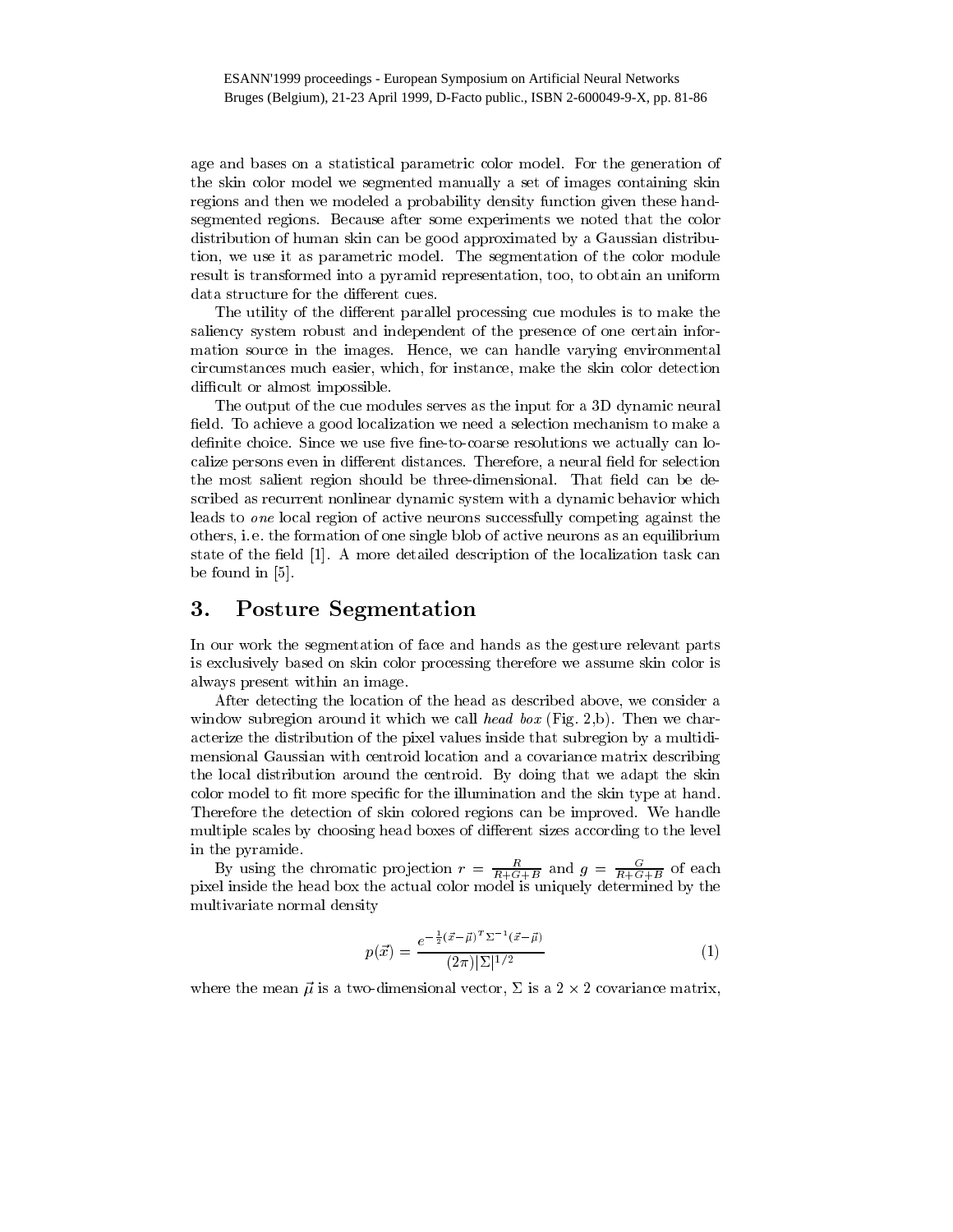and  $|\Sigma|$  represent its determinant. Using the quantity appearing in the exponent of equation 1 (also called Mahalanobis distance from  $\vec{x}$  to  $\vec{\mu}$ ) each pixel  $\vec{x}$ of the image is then classied to be or not a member of the skin class according to an empirically determined threshold value.

Now we apply to the resulting binary image (Fig. 2,c) a WTA algorithm [1] to obtain the regions corresponding to the hands and head (which we assume to be the three greatest regions) and we determine their centers of gravity (COG). Then we model each of these regions as a circle around their COGs with constant radius (Fig. 2,d). That avoids problems deriving by the shape of each region due to the choice of the color threshold.



Figure 2: From left to right: input image, head localization result with head box, thresholded skin classication by means of an adapted color model derivedfrom the pixel distribution inside the head box, modeling of the three greatestregions as circle around their centers of mass.

## Posture Recognition

#### $4.1.$ Moment-based Posture Description

From that binary image, sub-sampled to a dimension of  $64 \times 64$  pixels we compute a feature vector  $\vec{v}$  containing 14 translation and scale invariant elements characterizing the shape of the segmented scene.

Given a pixel distribution  $f(x, y)$  its two-dimensional  $(p+q)$ th order central moments are defined by

$$
\mu_{pq} = \sum_{x,y} x^p y^q f(x - \bar{x}, y - \bar{y}) \tag{2}
$$

where  $\bar{x}$  and  $\bar{y}$  represent, respectively, the x and y coordinate of the image's COG. Applying the theory about algebraic invariants [3], it is straightforward to show that the values

$$
\nu_{pq} = \frac{\mu_{pq}}{\mu_{00}^{(1 + \frac{p+q}{2})}}\tag{3}
$$

known as the scale normalized moments, remain unchanged under image translation and size changes. In our work we take them up to the third order yielding the first 10 invariant values of our feature vector. The computation of them for binary image yields theoretically an error-free estimate of the continuous moments which is also independent of illumination as opposed to the value deriving from greyvalue images.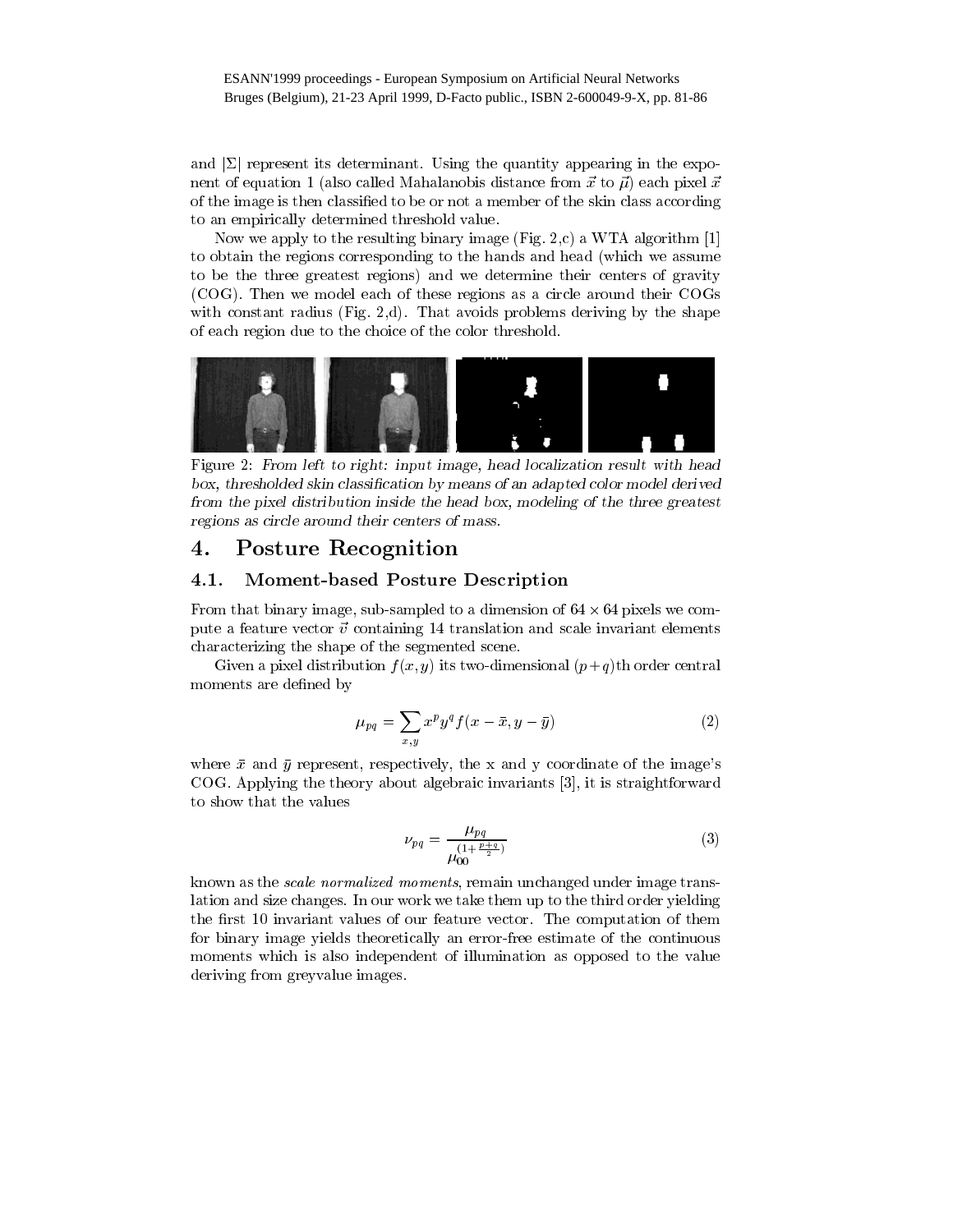To compute the remaining 4 feature vector elements we operate as follows. To compensate the shift variation of the person gesticulating in front of the camera we choose for each image a suitable coordinate system by fixing its origin point at the current determined head's center of mass. It allows to calculate a feature vector relating to the head position and regardless to the user's position within the image. In this new coordinate system in order to ensure invariance also with respect to image size change, we use the polar coordinates of both hands's COG (Fig.3).



Figure 3: The new defined coordinate system with origin centered in the COG of the  $mean.$   $\mu$  (r<sub>1</sub>,  $a_{1}$ ) and (r<sub>2</sub>,  $a_{2}$ ) represent the polar coordinates of the hands's COG as last fea- $(\frac{1}{\max\{r_1,r_2\}},a_1,\frac{1}{\max\{r_1,r_2\}},a_2).$ 

### 4.2. The Neural Classiers

For the posture recognition we use two different neural classifiers trained with a data set containing 450 feature vectors. These vectors were computed from a set of 90 examples for each posture performed by five different persons. We used 225 vectors for the training and 225 vectors for the test of the networks.

A first feedforward network (14 input, 20 hidden, and 5 output nodes) was trained in the hidden layer with a unsupervised Neural Gas (NG) algorithm [6] and in the output weight layer via the standard delta rule (DR). In its simplest form the NG layer functions in a 'winner-take-most' fashion. Unlike to other self-organizing algorithms in the Neural Gas the adaptation steps are not determined by the location of the neural units within a topologically predened lattice, but instead by the relative distances between the neurons in the input space. The adaptation step for an arbitrary weight  $\vec{w_j}$  occurs according to the following Hebbian-like rule:

$$
\vec{w}_j^{(t)} = \vec{w}_j^{(t-1)} + \epsilon e^{-k_j/\lambda} (\vec{v} - \vec{w}_j^{(t)})
$$
(4)

The two constants  $\epsilon \in [0, 1]$  and  $\lambda$  describe the overall extend of the weight adaptation and the number of neural units mostly changing at each step their synaptic weights respectively. Each time an input signal  $\vec{v}$  is presented, the adjustment of the synaptic weight  $\vec{w}_i$  depends on the position  $k_i$  of  $\vec{v} - \vec{w}_i$ within the set  $\{\|\vec{v}-\vec{w}_l\| \forall \text{ unit neuron } l\}$  sorted in ascending order.

The second network relies on the counterpropagation (CP) network developed by Nielsen [2]. The network has the same topology as the previous one. The network was trained by a hybrid combination of the unsupervised NG paradigm in the hidden layer and by the supervised Grossberg Outstar (GO) algorithm in the output one. To train an outstar neuron, its synaptic weights are adjusted to be like a desired target vector.